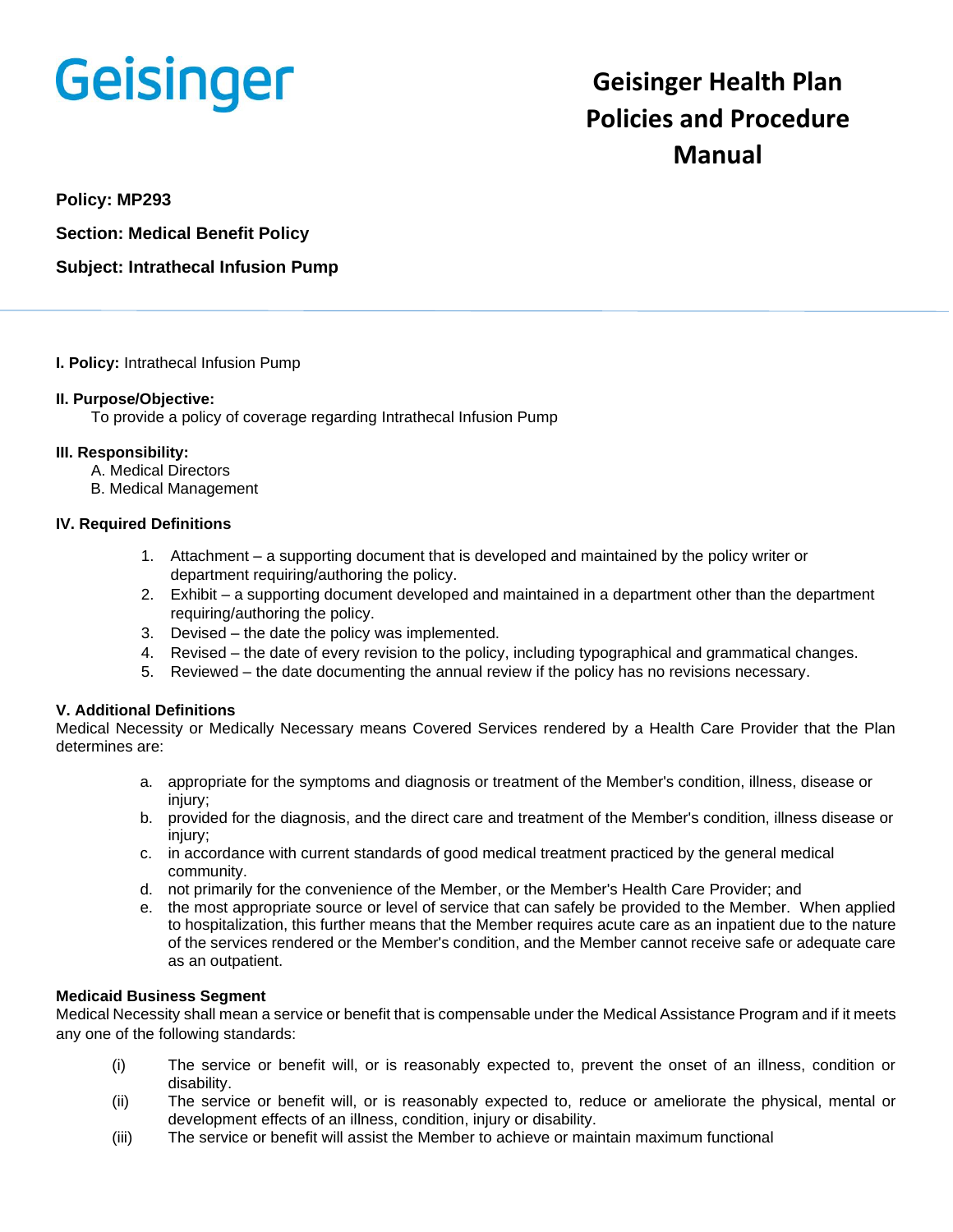capacity in performing daily activities, taking into account both the functional capacity of the Member and those functional capacities that are appropriate for members of the same age.

#### **DESCRIPTION:**

An implantable infusion pump that is intended to provide long-term, continuous or intermittent infusion of pain medication or anti-spasmodic medication.

# **Implantable Infusion Pump for the Treatment of non-malignant Chronic Intractable Pain**

#### **INDICATIONS: Requires Prior Authorization by a Plan Medical Director or designee**

The intrathecal infusion pump is used as a last resort to treat chronic intractable non-malignant pain. An intrathecal infusion pump for administration of opioid or other non-opiate analgesic medication for long term use is considered medically necessary when **all** of the following criteria are met:

- 1. For the treatment of severe, chronic, intractable and disabling pain with one of the following diagnoses:
	- a. Advanced primary or metastatic carcinoma
	- b. CRPS Type I or Type II refractory to other treatments
	- c. Postherpetic neuralgia
	- d. Failed back surgery
	- e. Phantom limb pain
	- f. Arachnoiditis
	- g. Spinal cord myopathy/ myelopathy
	- h. Complex/severe vertebral compression fractures

#### **And**

- 2. An evaluation must be done by a multi-disciplinary team, which must include a psychological evaluation that states there are no behavioral health contraindications; **and**
- 3. Documented failure or contraindication to physical therapy or chiropractic care. There must be documentation of a minimum of 4 weeks of physical therapy or chiropractic care at least 2 times per week for the four weeks (minimum of 8 visits) within one year of the request for injections. The therapy MUST be associated with the body area that will be treated with the requested injections. A home exercise program is not an adequate substitute for formal physical therapy or chiropractic care. If the provider indicates the member cannot do physical therapy or chiropractic care due to pain, the provider must submit documentation from an evaluating physical therapist or chiropractor dated within 4 weeks of the request indicating the member cannot tolerate therapy services. Please note that one visit for injection to allow the member to attend therapy is not considered medically necessary. Please also note that completion of less than the minimum number of therapy or chiropractor visits due to noncompliance is not an acceptable alternative to this requirement in the absence of documentation the member was unable to tolerate therapy services; **and**
- 4. Documented failure or contraindication to pharmacologic therapy. There must be documentation of the use of at least three (3) classes of medications from the following list of medication classes must be submitted for review: NSAIDs, opiates, non-opioid analgesics, anti-epileptic medications used for treatment of chronic pain, antidepressant medications used for treatment of chronic pain, ASA or ASA derivatives, muscle relaxants, steroids, such as prednisone or Medrol or documented contraindication to each of these drug classes; **and**
- 5. Documented failure or contraindication to nerve blocks/ epidural injections; **and**
- 6. Documented failure or contraindication to surgical intervention; **and**
- 7. A preliminary trial of opioid administration via intrathecal/epidural catheter or via epidural injections with opioids with a noted reduction of at least 50% of the pain symptoms with minimal side effects. **NOTE:** The preliminary trial also requires prior authorization and must meet criteria 1, 2 and 3.

#### **CONTRAINDICATIONS:**

- 1. Severe spinal stenosis with intraspinal obstruction
- 2. Physical addiction to opioid medications
- 3. Infection
- 4. Pain that is primarily psychogenic in nature

#### **EXCLUSIONS:**

The Plan does **NOT** provide coverage for intrathecal infusion pump for any other indication not listed because it is considered **experimental, investigational or unproven.**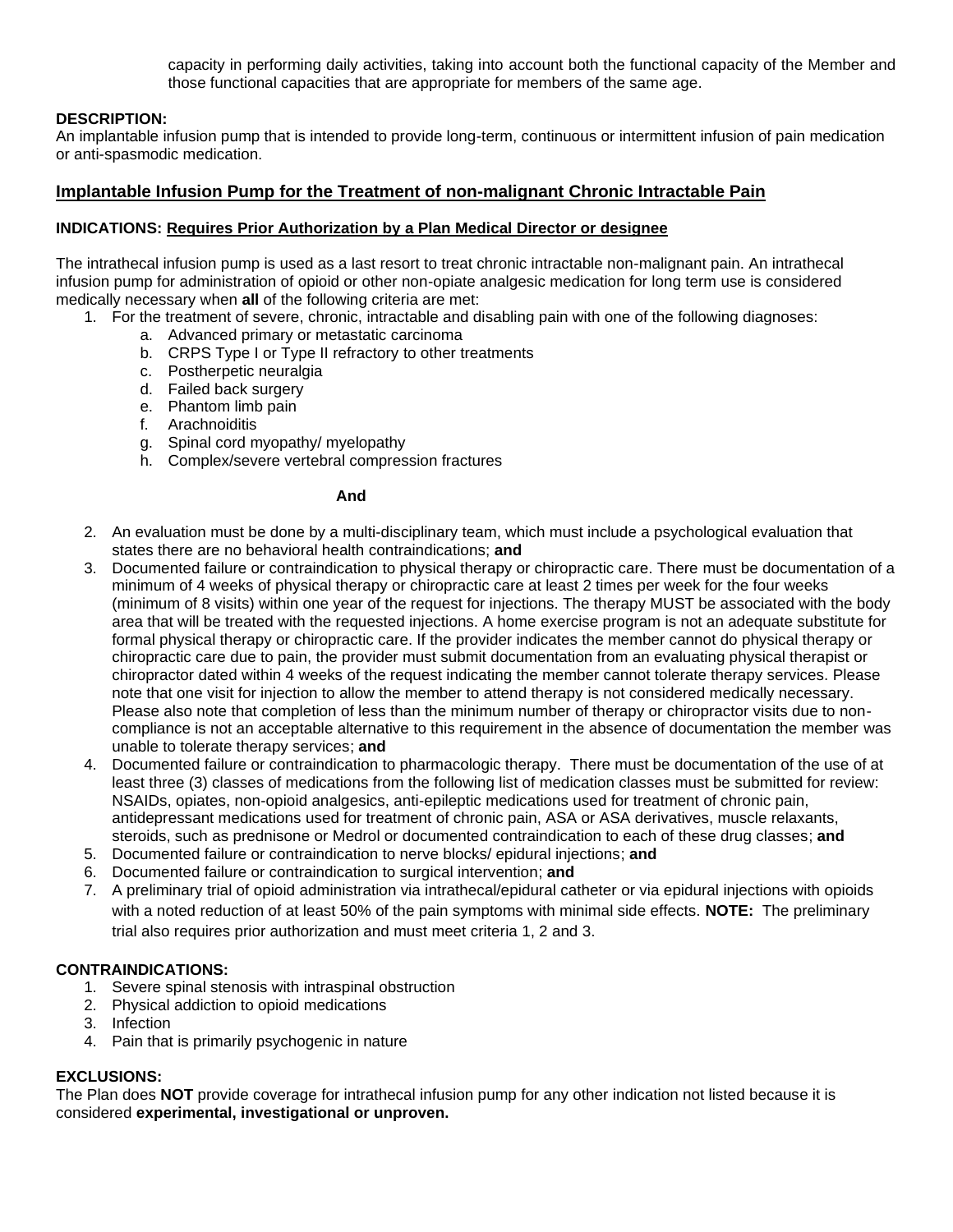# **Implantable Infusion Pump for the Treatment of Malignant Intractable Pain**

# **INDICATIONS: Requires Prior Authorization by a Plan Medical Director or designee**

An intrathecal infusion pump for administration of opioid or other non-opiate fixed-dose analgesic medication is considered medically necessary when all of the following criteria are met:

- Opioids or other analgesics in adequate fixed schedule systemic dosing have not provided adequate pain relief or have resulted in intolerable side effects
- A temporary trial of opiates or non-opiate analgesics has been documented as providing a reduction of at least 50% of the pain symptoms
- Life expectancy is greater than 3 months\*
- There are no contraindications to the implantation of the pump

\*For shorter life expectancy, less invasive external infusion pumps provide comparable pain relief in the short term and are considered to be standard of care.

# **Intrathecal Infusion Pump for Administration of Anti-Spasmodic Agents**

# **INDICATIONS: Requires Prior Authorization by a Plan Medical Director or designee**

An intrathecal infusion pump for administration of anti-spasmodic agents, such as but is not limited to Baclofen, for longterm use is considered medically necessary when **all** of the following criteria are met:

- 1. Diagnosis of chronic intractable spasticity; **and**
- 2. At least 1 year after traumatic brain injury; **and**
- 3. Unresponsive to conservative treatment; **and**
- 4. Documented trial and failure to control spasms or intolerant side effects to 3 or more anti-spasmodic agents; **and**
- 5. Documented failure or contraindication to physical therapy or chiropractic care. There must be documentation of a minimum of 4 weeks of physical therapy or chiropractic care at least 2 times per week for the four weeks (minimum of 8 visits) within one year of the request for injections. The therapy MUST be associated with the body area that will be treated with the requested injections. A home exercise program is not an adequate substitute for formal physical therapy or chiropractic care. If the provider indicates the member cannot do physical therapy or chiropractic care due to pain, the provider must submit documentation from an evaluating physical therapist or chiropractor dated within 4 weeks of the request indicating the member cannot tolerate therapy services. Please note that one visit for injection to allow the member to attend therapy is not considered medically necessary. Please also note that completion of less than the minimum number of therapy or chiropractor visits due to noncompliance is not an acceptable alternative to this requirement in the absence of documentation the member was unable to tolerate therapy services; **and**

A favorable response to a trial of the planned anti-spasmodic medication that is planned to be administered via intrathecal infusion pump

**NOTE:** The preliminary trial also requires prior authorization and must meet criteria.

# **Elastomeric Infusion Pumps**

# **Prior Authorization is NOT required for peri-operative or post-operative use.**

Elastomeric pumps are intended for intermittent or continuous delivery of local anesthetics or narcotics to surgical wound sites or close proximity to nerves for regional anesthesia and pain management.

• Continuous local delivery of anesthesia to operative sites using an elastomeric infusion pump is considered medically necessary when narcotics or other analgesia for postoperative pain management are required.

# **FOR MEDICARE LINE OF BUSINESS**

**NOTE:** Disposable drug delivery systems, including elastomeric infusion pumps (A4305, A4306, and A9274) are not covered because they do not meet the Medicare definition of DME.

# **EXCLUSIONS:**

The Plan does **NOT** provide coverage for intrathecal infusion pump for any other indication not listed because it is considered **experimental, investigational or unproven.**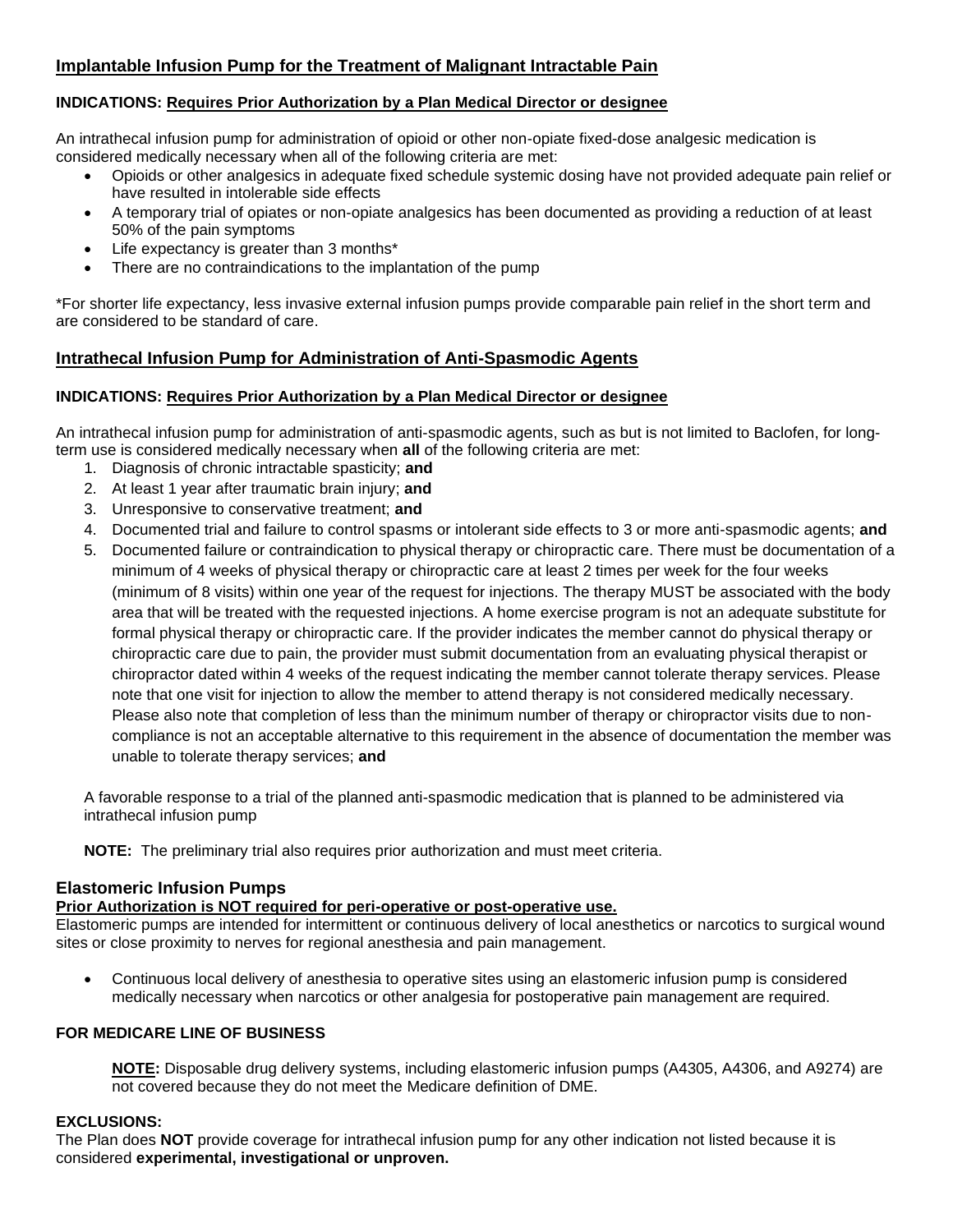**Note: A complete description of the process by which a given technology or service is evaluated and determined to be experimental, investigational or unproven is outlined in MP 15 - Experimental Investigational or Unproven Services or Treatment.**

# **Medicaid Business Segment:**

Any requests for services, that do not meet criteria set in the PARP, will be evaluated on a case by case basis.

# **CODING ASSOCIATED WITH: Intrathecal Infusion Pump**

*The following codes are included below for informational purposes and may not be all inclusive. Inclusion of a procedure or device code(s) does not constitute or imply coverage nor does it imply or guarantee provider reimbursement. Coverage is determined by the member specific benefit plan document and any applicable laws regarding coverage of specific services. Please note that per Medicare coverage rules, only specific CPT/HCPCS Codes may be covered for the Medicare Business Segment. Please consult the CMS website at* [www.cms.gov](http://www.cms.gov/) *or the local Medicare Administrative Carrier (MAC) for more information on Medicare coverage and coding requirements.*

- 62324 Injection(s), including indwelling catheter placement, continuous infusion or intermittent bolus, of diagnostic or therapeutic substance(s) (eg, anesthetic, antispasmodic, opioid, steroid, other solution), not including neurolytic substances, interlaminar epidural or subarachnoid, cervical or thoracic; without imaging guidance
- 62325 Injection(s), including indwelling catheter placement, continuous infusion or intermittent bolus, of diagnostic or therapeutic substance(s) (eg, anesthetic, antispasmodic, opioid, steroid, other solution), not including neurolytic substances, interlaminar epidural or subarachnoid, cervical or thoracic;with imaging guidance (ie, fluoroscopy or CT)
- 62326 Injection(s), including indwelling catheter placement, continuous infusion or intermittent bolus, of diagnostic or therapeutic substance(s) (eg, anesthetic, antispasmodic, opioid, steroid, other solution), not including neurolytic substances, interlaminar epidural or subarachnoid, lumbar or sacral (caudal); without imaging guidance
- 62327 Injection(s), including indwelling catheter placement, continuous infusion or intermittent bolus, of diagnostic or therapeutic substance(s) (eg, anesthetic, antispasmodic, opioid, steroid, other solution), not including neurolytic substances, interlaminar epidural or subarachnoid, lumbar or sacral (caudal)with imaging guidance (ie, fluoroscopy or CT**)**
- 62350 Implantation, revision or repositioning of tunneled intrathecal or epidural catheter, for long-term medication administration via an external pump or implantable reservoir/infusion pump; without laminectomy
- 62351 Implantation, revision or repositioning of tunneled intrathecal or epidural catheter, for long-term medication administration via an external pump or implantable reservoir/infusion pump; with laminectomy
- 62360 Implantation or replacement of device for intrathecal or epidural drug infusion; subcutaneous reservoir
- 62361 Implantation or replacement of device for intrathecal or epidural drug infusion; non-programmable pump
- 62362 Implantation or replacement of device for intrathecal or epidural drug infusion; programmable pump, including preparation of pump, with or without programming
- 62355 Removal of previously implanted intrathecal or epidural catheter
- 62365 Removal of subcutaneous reservoir or pump, previously implanted for intrathecal or epidural infusion
- 62367 Electronic analysis of programmable, implanted pump for intrathecal or epidrual drug infusion (includes evaluation of reservoir status, alarm status, drug prescription status); without reprogramming
- 62368 Electronic analysis of programmable, implanted pump for intrathecal or epidural drug infusion (includes evaluation or reservoir status, alarm status, drug prescription status); with reprogramming
- 95990 Refilling and maintenance of implantable pump or reservoir for drug delivery, spinal (intrathecal, epidural) or brain (intraventricular)
- E0785 Implantable intraspinal (epidural/intrathecal) catheter used with implantable infusion pump, replacement

Current Procedural Terminology (CPT®) © American Medical Association: Chicago, IL**.**

#### **LINE OF BUSINESS:**

**Eligibility and contract specific benefits, limitations and/or exclusions will apply. Coverage statements found in the line of business specific benefit document will supersede this policy. For Medicare, applicable LCD's and NCD's will supercede this policy. For PA Medicaid Business segment, this policy applies as written.**

#### **REFERENCES:**

Anderson V, Burchiel KJ. A prospective study of long-term intrathecal morphine in the management of chronic nonmalignant pain. Neurosurgery. 1999; 44(2):289-300.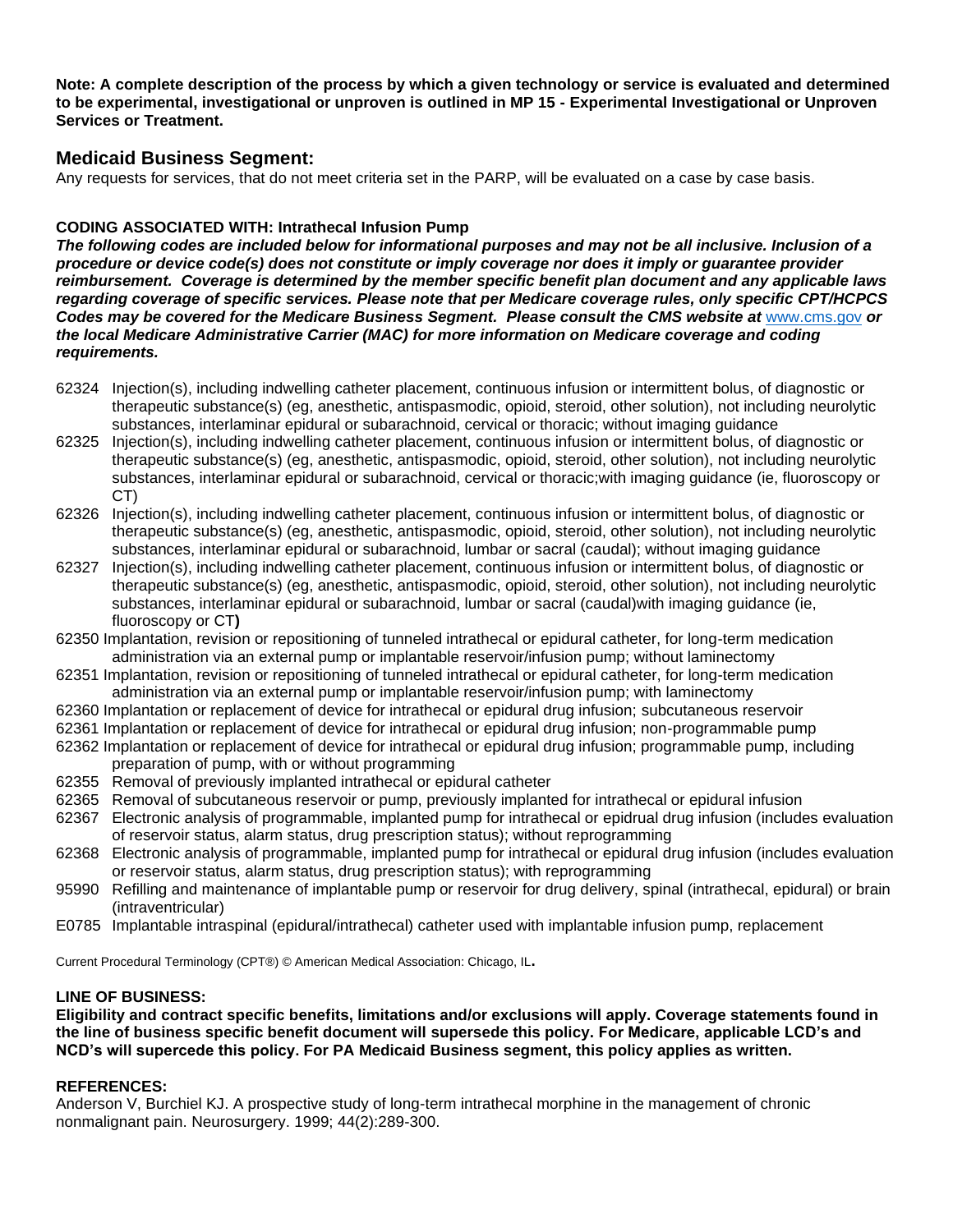Australian Safety and Efficacy Register of New Interventional Procedures; Surgical Implantable Spinal Infusion Devices for Chronic Pain and Spasticity. 2003; 1-46.

American Society of Anesthesiologists, Inc. Practice guidelines for chronic pain management: An updated report by the American Society of Anesthesiologists Task Force on Chronic Pain Management and the American Society of Regional Anesthesia and Pain Medicine. Anesthesiology. 2010; 112(4) - 810-833.

Azouvi, P, Mane, M, et. al. Intrathecal baclofen administration for control of severe spinal spasticity: functional improvement and long-term follow-up. Archives of Physical Medicine & Rehabilitation. January 1996; 77(1):35-9.

Middel, B, Kuipers-Umpeijer, H, et. al. Effect of intrathecal baclofen delivered by an implanted programmable pump on health related quality of life in patients with severe spasticity. Journal of Neurology, Neurosurgery & Psychiatry. August 1997; 63(2):204-9.

Ordia J, Fischer E, et. al. Chronic intrathecal delivery of baclofen by a programmable pump for the treatment of severe spasticity. Journal of Neurosurgery. 1996, 85: 452-57.

Pohl M, Rockstroh G, Ruckriem S, et al. Time course of the effect of a bolus dose of intrathecal baclofen on severe cerebral spasticity. J Neurol. 2003; 250(10):1195-1200

Gooch JL, Oberg WA, Grams B, et al. Care provider assessment of intrathecal baclofen in children. Dev Med Child Neurol. 2004; 46(8):548-552

Albright AL, Gilmartin R, Swift D, et al. Long-term intrathecal baclofen therapy for severe spasticity of cerebral origin. J Neurosurg. 2003; 98(2):291-295

Falco FJ, Patel VB, Hayek SM, et al. Intrathecal infusion systems for long-term management of chronic noncancer pain: an update of assessment of evidence. Pain Physician. Apr 2013;16(2 Suppl):SE185-216

Hamza M, Doleys D, Wells M et al. Prospective study of 3-year follow-up of low-dose intrathecal opioids in the management of chronic nonmalignant pain. Pain Med 2012; 13(10):1304-13.

Smith TJ, Staats PS, Deer T, et al. Implantable Drug Delivery Systems Study Group. Randomized clinical trial of an implantable drug delivery system compared with comprehensive medical management for refractory cancer pain: impact on pain, drug-related toxicity, and survival. J Clin Oncol. 2002; 20(19):4040-4049

Gilmer-Hill HS, Boggan JE, Smith KA, Wagner FC Jr. Intrathecal morphine delivered via subcutaneous pump for intractable cancer pain: a review of the literature. Surg Neurol. 1999; 51(1):12-15.

Myers J, Chan V, Jarvis V, et al. Intraspinal techniques for pain management in cancer patients: a systematic review. Support Care Cancer. Feb 2010;18(2):137-149

J. H. Raphael, R. V. Duarte, J. L. Southall, P. Nightingale, and G. D. Kitas, Randomised, double-blind controlled trial by dose reduction of implanted intrathecal morphine delivery in chronic non-cancer pain, BMJ open, vol. 3, p. e003061, 2013.

Malheiro L, Gomes A, Barbosa P, et al. Infectious complications of intrathecal drug administration systems for spasticity and chronic pain: 145 patients from a tertiary care center. Neuromodulation. Jul 2015; 18(5):421-427.

Deer TR, Pope JE, Hayek SM, et al. The polyanalgesic consensus conference (PACC): recommendations on intrathecal drug infusion systems best practices and guidelines. Neuromodulation. 2017;20(2):96 – 132.

Centers for Medicare & Medicaid Services. Novitas Solutions, Inc. Local Coverage Determination (LCD): Implantable Infusion Pump (L35112)

Centers for Medicare & Medicaid Services. National Coverage Determination (NCD) for Infusion Pumps (280.14)

This policy will be revised as necessary and reviewed no less than annually.

**Devised:** 01/15

**Revised:** 2/17 (combined policies)